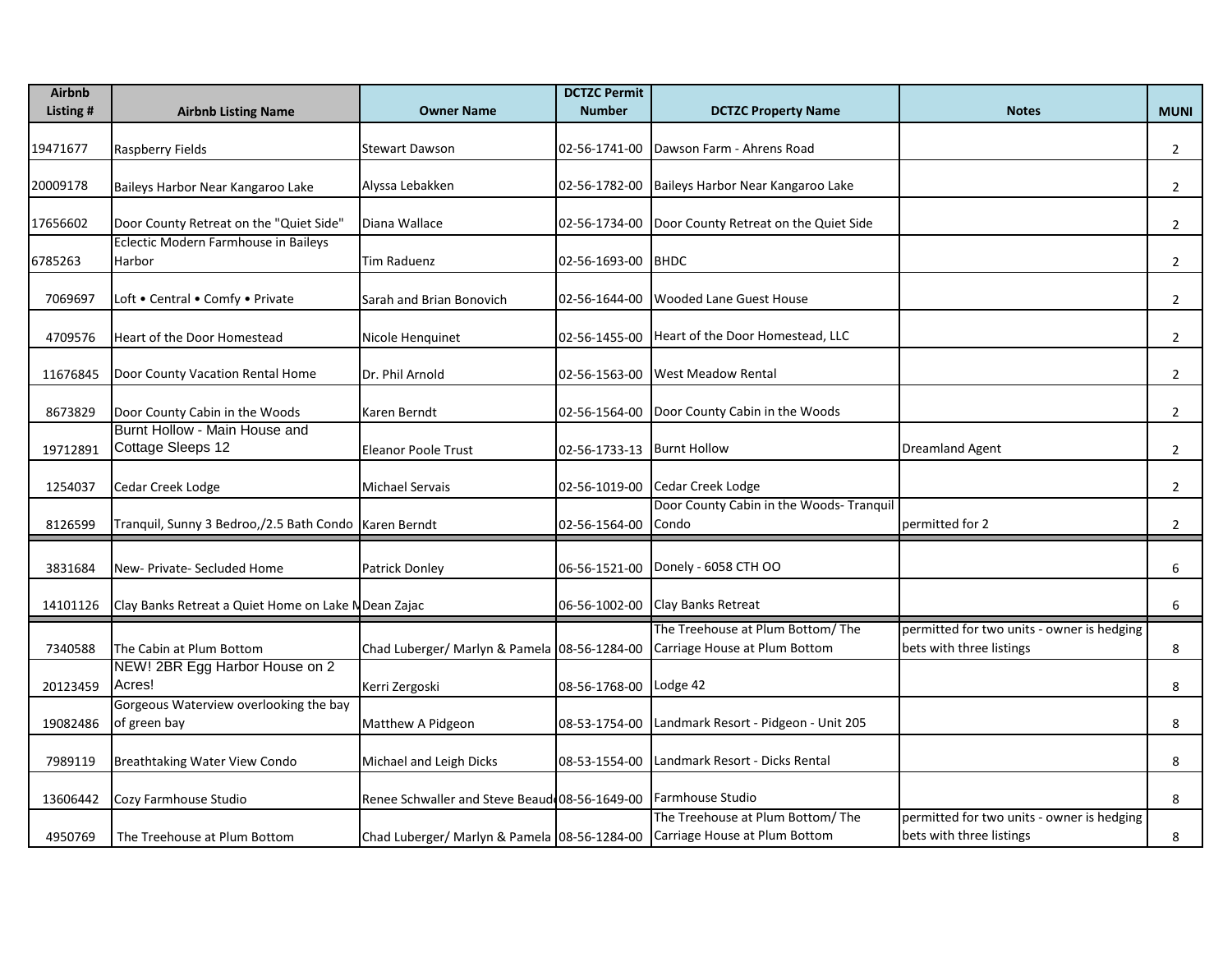| 6677520  | Sunset Bluff Getaway in Egg Harbor         | Michael & Christina Hauge                          | 08-53-0384-05 | Sunset Bluff Condo - Unit 2- Hauge        |                                            | 8 |
|----------|--------------------------------------------|----------------------------------------------------|---------------|-------------------------------------------|--------------------------------------------|---|
| 474747   | Vacation Condo in Door County WI           | Frederick R. Carson                                | 08-53-0945-00 | Landmark - Unit 3334 - Carson             |                                            | 8 |
|          | Renovated! 2 Bedroom/1 ba Family           |                                                    |               |                                           |                                            |   |
| 12896781 | <b>Friendly Resort</b>                     | Scott & Wendy Schultz                              | 08-53-1626-00 | Landmark Resort - Schultz                 | permitted for 2                            | 8 |
|          | Newly Updated! 2 Bed/1 Ba Family           |                                                    |               |                                           |                                            |   |
| 19190730 | <b>Friendly Resort</b>                     | Scott & Wendy Schultz                              | 08-53-1626-00 | Landmark Resort - Schultz                 | permitted for 2                            | 8 |
|          |                                            |                                                    |               | Landmark Resort - Our Piece of the Door - |                                            |   |
| 13479701 | Our Piece of the Door                      | Roby Onan                                          | 08-53-1652-00 | Onan #3224                                |                                            | 8 |
|          | Gorgeous Waterview 2 Bedroom 1 Bath        |                                                    |               | Landmark Resort-Unit 307- Island Winds    |                                            |   |
| 14613779 | Condo!                                     | Island Winds LLC - Kristin Van Dris: 08-53-1671-00 |               | <b>ILLC</b>                               |                                            | 8 |
|          |                                            |                                                    |               |                                           |                                            |   |
| 16662817 | Cottage on the Bay                         | Elizabeth & Mario Bernardi                         | 08-56-0841-00 | Cottage on the Bay - Bernardi             |                                            | 8 |
|          | Newly Renovated Waterview 1                |                                                    |               | Landmark Resort - Units 1225 -1220 -      |                                            |   |
| 16213355 | Bedroom 1 bath Condo                       | Christopher and Sara Spencer                       | 08-53-1686-00 | Spencer                                   | permitted for 2                            | 8 |
|          |                                            |                                                    |               | Landmark Resort - Units 1225 -1220 -      |                                            |   |
| 16462773 | Relaxing 1 Bedroom 1 Bathroom Condo        | Christopher and Sara Spencer                       | 08-53-1686-00 | Spencer                                   | permitted for 2                            | 8 |
|          |                                            |                                                    |               | Landmark Resort- Beautiful Water View     |                                            |   |
| 1595111  | <b>Beautiful Waterview Condo</b>           | Kathlyn Geracie                                    | 08-53-1689-00 | Condo                                     |                                            | 8 |
|          |                                            |                                                    |               | Landmark Resort Unit 2317 - Leaf House    |                                            |   |
| 16751564 | Leaf House Door County                     | Sean and Cami Wright                               | 08-53-1699-00 | Door County                               |                                            | 8 |
|          | Relaxing Waterfront Door County Lake       |                                                    |               |                                           |                                            |   |
| 15399898 | House                                      | Brianne & Barry Tegel                              | 08-56-1707-00 | Door County Lake House Tegel              |                                            | 8 |
|          | Relaxing Nostalgic Log Home "Green Apple   |                                                    |               |                                           |                                            |   |
| 16987204 | Lodge"                                     | Patricia Culliton                                  | 08-56-1715-00 | Green Apple Lodge                         |                                            | 8 |
|          | Egg Harbor Cottage on the Waters of        |                                                    |               |                                           |                                            |   |
|          |                                            |                                                    |               | 08-55-0302-00 Sunset on Bay Shore         |                                            |   |
|          | 17748137 Green Bay                         | Patti Jo Hedeen                                    |               |                                           |                                            | 8 |
|          | 17527605 2 Bed 2 Bath Condo w/ Pool Access | Will Pflum                                         |               | 08-53-1684-00 Landmark Resort Pflum       |                                            | 8 |
|          |                                            |                                                    |               | The Treehouse at Plum Bottom/The          | permitted for two units - owner is hedging |   |
|          |                                            |                                                    |               |                                           |                                            |   |
| 8163799  | The Cottage at Plum Bottom                 | Chad Luberger/ Marlyn & Pamela 08-56-1284-00       |               | Carriage House at Plum Bottom             | bets with three listings                   | 8 |
|          | Remodeled 1 Bed 1 Bath ADA Condo w/        |                                                    |               | Landmark Resort - Door County Getaways-   |                                            |   |
| 18286289 | <b>Wood View</b>                           | <b>Brian Wiegland</b>                              | 08-53-1688-00 | Wiegand                                   | permitted for 4 units                      | 8 |
|          |                                            |                                                    |               |                                           |                                            |   |
| 19123032 | O.B.P. Kornerstone Unit                    | Claire & Frank Murphy                              | 08-59-1233-00 | Off the Beaten Path                       | permitted for 4 units                      | 8 |
|          |                                            |                                                    |               |                                           |                                            |   |
| 19120828 | O.B.P. Wildside Unit                       | Claire & Frank Murphy                              | 08-59-1233-00 | Off the Beaten Path                       | permitted for 4 units                      | 8 |
|          |                                            |                                                    |               |                                           |                                            |   |
| 19117481 | O.B.P. Baliwick Unit                       | Claire & Frank Murphy                              |               | 08-59-1233-00 Off the Beaten Path         | permitted for 4 units                      | 8 |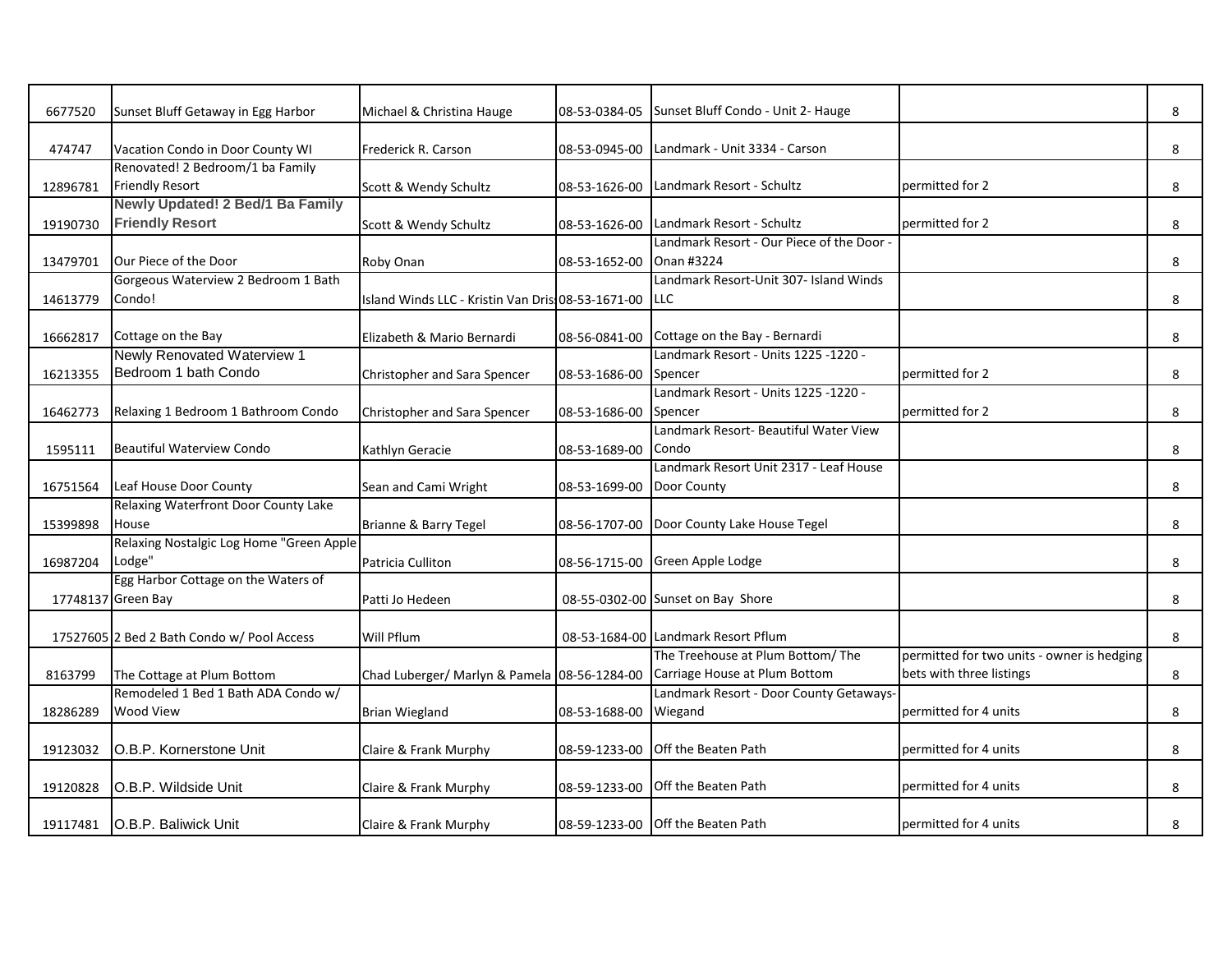| 19119678 | O.B.P. Bunk Unit                                          | Claire & Frank Murphy              | 08-59-1233-00 | Off the Beaten Path                     | permitted for 4 units  | 8 |
|----------|-----------------------------------------------------------|------------------------------------|---------------|-----------------------------------------|------------------------|---|
|          |                                                           |                                    |               |                                         |                        |   |
| 19667912 | <b>Ski Shore Retreat</b>                                  | Susan Kwaterski                    | 08-56-0806-13 | <b>Ski Shore Retreat</b>                | <b>Dreamland Agent</b> | 8 |
|          | Serene 1 Bed 1 Bath Condo w/ Woods                        |                                    |               | Landmark Resort - Door County Getaways- |                        |   |
| 18287078 | View                                                      | <b>Brian Wiegland</b>              | 08-53-1688-00 | Wiegand                                 | permitted for 4 units  | 8 |
|          | 1 Bed 1 Bath Condo Close to Pool and                      |                                    |               |                                         |                        |   |
| 18324472 | Amenities                                                 | Susan & Richard Geils              | 08-53-1716-00 | Landmark Geils                          |                        | 8 |
|          |                                                           |                                    |               | Awesome Sunset Condo - Ridgewood        |                        |   |
| 17121280 | Awesome Sunset Condo                                      | <b>Christine Crowley</b>           | 09-53-0549-00 | Condo 5                                 |                        | 9 |
|          |                                                           |                                    |               |                                         |                        |   |
| 19113075 | Awesome Sunset Condo TOO                                  | Claire & Frank Murphy              | 09-53-1445-00 | Awesome Sunset Condo TOO                |                        | 9 |
|          |                                                           |                                    |               |                                         |                        |   |
| 13589290 | Egg Harbor Log Cabin                                      | Karen Berndt                       | 09-56-1646-00 | Egg Harbor Log Cabin                    |                        | 9 |
|          | Egg Harbor Bluffwood House                                |                                    | 09-56-1232-00 | <b>Blluffwood House</b>                 |                        | 9 |
| 13812976 |                                                           | Claire & Frank Murphy              |               |                                         |                        |   |
| 7324007  | The Pink House                                            | Sandra DeLegge                     | 09-56-1545-00 | The Pink House                          |                        | 9 |
|          |                                                           |                                    |               |                                         |                        |   |
| 9602336  | Downstown Sunset View Apartment                           | <b>Kathy Navis</b>                 | 09-53-1576-00 | <b>Sunset View Apartment</b>            | permitted for 2        | 9 |
|          |                                                           |                                    |               |                                         |                        |   |
| 525258   | Quiaint Cozy A-Frame in Door County                       | Tim & Kristin Mahoney              | 09-56-1308-00 | Quaint Cozy A-Frame                     |                        | 9 |
|          |                                                           |                                    |               |                                         |                        |   |
| 11512240 | Gorgeous View ~ Walk to Town                              | <b>Melanie and Richard Parsons</b> | 09-53-1609-00 | Ridgewood Bluff Condo - Parson          |                        | 9 |
|          |                                                           |                                    |               |                                         |                        |   |
| 17170132 | Cape Cod Style 3 Bedroom                                  | Alpine                             | 09-51-0318-00 | Alpine                                  |                        | 9 |
|          | Cape Cod-Style 1 Bdrm Cottage in Egg                      |                                    |               |                                         |                        |   |
| 17184189 | Harbor, WI                                                | Alpine                             | 09-51-0318-00 | Alpine                                  |                        | 9 |
|          | True Door County - Four Bedroom/2<br><b>Bathroom Home</b> |                                    |               |                                         |                        |   |
| 17746266 | True Door County - 2 Bedroom/1                            | Alpine                             | 09-51-0318-00 | Alpine                                  |                        | 9 |
| 17744343 | <b>Bathroom Home</b>                                      | Alpine                             | 09-51-0318-00 | Alpine                                  |                        | 9 |
|          | Door County - 2 Bedroom/1 Bathroom                        |                                    |               |                                         |                        |   |
| 17748572 | Home on Water                                             | Alpine                             | 09-51-0318-00 | Alpine                                  |                        | 9 |
|          | True Door County - 3 Bedroom/2                            |                                    |               |                                         |                        |   |
| 17745387 | <b>Bathroom Home</b>                                      | Alpine                             | 09-51-0318-00 | Alpine                                  |                        | 9 |
|          | Village Cottage- close to shops, dining, &                |                                    |               |                                         |                        |   |
| 16911381 | water                                                     | A Village Cottage LLC              | 09-55-0735-00 | A Village Cottage LLC                   | permitted for 2        | 9 |
|          | Village Cottage - walkable to waterfront                  |                                    |               |                                         |                        |   |
| 16542621 | and town                                                  | A Village Cottage LLC              |               | 09-55-0735-00 A Village Cottage LLC     | permitted for 2        | 9 |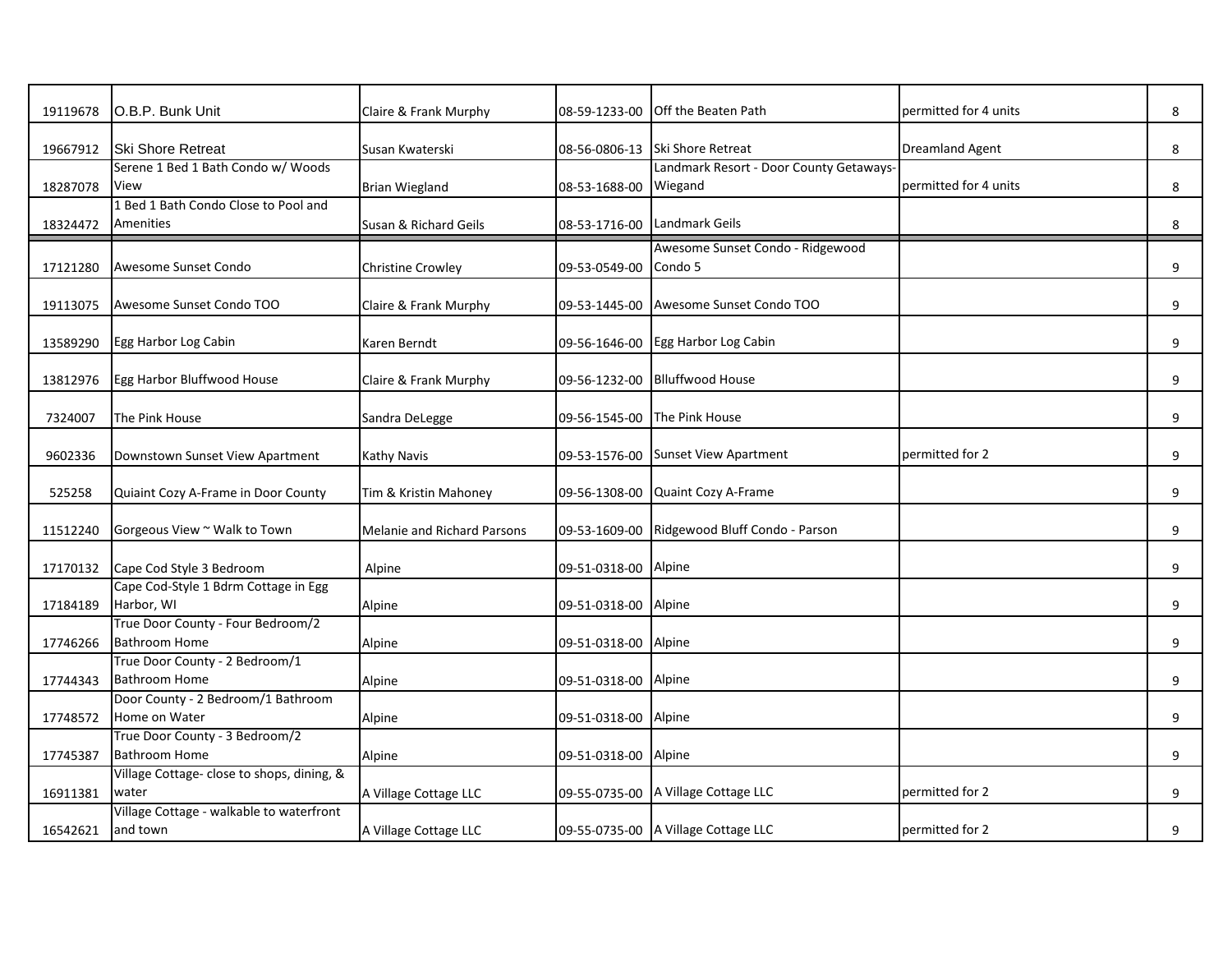| 15922477 | <b>Treehouse Appartment</b>                           | Kathy Navis                       | 09-53-1576-00 | <b>Sunset View Apartment</b>                 | permitted for 2     | 9              |
|----------|-------------------------------------------------------|-----------------------------------|---------------|----------------------------------------------|---------------------|----------------|
| 13282955 | 4th of July week in Door County                       | <b>Curt &amp; Brock Schweiner</b> |               |                                              | <b>Meadow Ridge</b> | 9 <sup>°</sup> |
| 17097048 | Meadow Ridge Door County -                            | Peri Jackson                      |               | 09-59-1717-00 Meadow Ridge Timeshare Jackson |                     | 9              |
| 15152902 | Peninsula Park and Island View - 3<br>bedroom house   | James Lindbloom                   | 11-56-1558-00 | Peninsula Park and Island View               | permitted for 2     | 11             |
| 7746988  | #1 Peninsula Park and Island View                     | James Lindbloom                   | 11-56-1558-00 | Peninsula Park and Island View               | permitted for 2     | 11             |
| 7833318  | #2 Peninsula Park and Island View                     | James Lindbloom                   | 11-56-1558-00 | Peninsula Park and Island View               | permitted for 2     | 11             |
| 13769377 | <b>Hollis House</b>                                   | Daniel & Lori Schwefel            | 11-56-1659-00 | <b>Hollis House</b>                          |                     | 11             |
| 13549163 | <b>Rustic Elegance</b>                                | Daniel & Laurel Simons            | 11-56-1656-00 | Elegant Home in Ephraim                      |                     | 11             |
| 15634038 | Brookpoint Condo 2 BR, 2 BA                           | Karen Berndt                      | 12-53-1681-00 | Brook Point Condo #5- Berndt                 |                     | 12             |
| 18941540 | <b>Ellmann House</b>                                  | <b>Steve Ellmann</b>              | 12-56-0369-00 | <b>Ellman House</b>                          |                     | 12             |
| 10015145 | Lawler Guest House                                    | Greg and Dan Lawler               | 12-56-1573-00 | <b>Lawler Guest House</b>                    |                     | 12             |
| 5123586  | Relax & Refocus at Hesed House                        | Jerry & Jane Noskowiak            | 12-56-1446-00 | <b>Hesed House</b>                           |                     | 12             |
| 19030700 | The Retreat on Fish Creek the Lowers                  | <b>Fish Creek Cottages LLC</b>    | 12-56-1690-06 | Cottages on Fish Creek, The                  |                     | 12             |
| 19034615 | The Retreat on Fish Creek the Uppers                  | Fish Creek Cottages LLC           | 12-56-1690-06 | Cottages on Fish Creek, The                  |                     | 12             |
| 5278540  | Irish Hospitality in Fish Creek WI                    | Megan O'Meara                     | 12-54-0685-00 | O'Meara's Cottage Loft                       |                     | 12             |
| 19551785 | <b>Bluff House</b>                                    | Cookery, Inc.                     | 12-55-0122-00 | <b>Cookerty Lodging</b>                      | permitted for 3     | 12             |
| 1894636  | Cedar Creek Lodge II                                  | Michael Servais                   | 12-56-1357-00 | Cedar Creek Lodge #2                         |                     | 12             |
| 19532421 | New Home, Great Location                              | Carolee Lasecki                   | 12-56-1450-00 | Treeport                                     | permitted for 3     | 12             |
| 13496429 | <b>Cedarwood Vacation Home</b>                        | Jay and Carla Marr                | 12-55-0778-00 | Cedarwood Marr                               |                     | 12             |
| 12964179 | Fish Creek, WI: Sweet log cabin &<br>meditation paths | Robin Bienemann                   |               | 12-56-1665-00 Sweet Log Cabin Bienneman      |                     | 12             |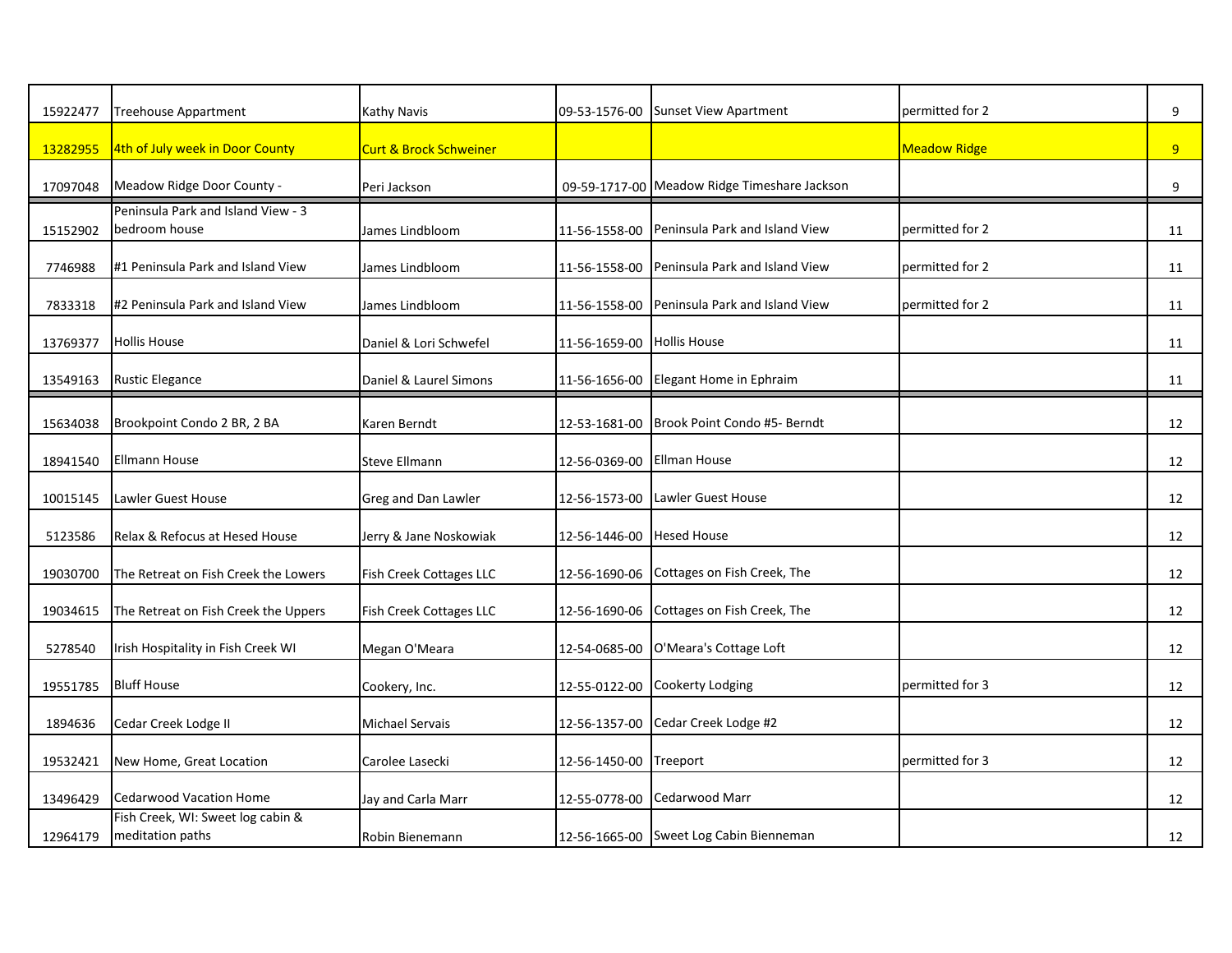| 1649733   | COZY DC HOME RETREAT IN FISH CREEK,<br>WI             | Steven Pachonphai                                                  |               | 12-56-1692-00 DC HOME Pachonphai            |                               | 12        |
|-----------|-------------------------------------------------------|--------------------------------------------------------------------|---------------|---------------------------------------------|-------------------------------|-----------|
| 15062338  | 2 Bedroom for Retreat at Baileys Harbor<br>Resort, WI | Misty                                                              |               |                                             | Timeshare with no information | 15        |
| 197063455 | <b>Whispering Pines</b>                               | <b>Meyer Trust</b>                                                 |               |                                             |                               | 15        |
| 19709930  | <b>Whispering Pines 2</b>                             | <b>Meyer Trust</b>                                                 |               |                                             |                               | <b>15</b> |
| 11659022  | Classic Farm House in Egg Harbor (upper<br>unit)      | <b>Tim Raduenz</b>                                                 | 15-56-1601-00 | Raduenz 6551 CTH T                          |                               | 15        |
| 12653322  | Jacksonport Wi Door Co on the Beach                   | Kris Zeile                                                         | 15-56-1263-00 | <b>Shoreline Ventures</b>                   |                               | 15        |
| 14400793  | Door County Lakeside Retreat                          | Janet Slater                                                       | 15-56-1085-00 | Lakeside Paradise Slater                    |                               | 15        |
| 9953250   | Door County Country Home                              | <b>Terry Kinney</b>                                                |               | 27-55-0737-00 Door County Country Home      |                               | 27        |
| 185416    | Door County Waterfront Cottage                        | Lane Kendig and Elaine Carmichae 27-56-1156-00 Kendig Snake Island |               |                                             |                               | 27        |
| 13379159  | Sherwood Point Cabin adjacent to<br>Lighthouse        | Ricky & Carrie Uhlig                                               |               | 27-56-1321-00 Sherwood Point Cabin          |                               | 27        |
| 18791774  | <b>Sunny Bike Path Apartment</b>                      |                                                                    |               |                                             |                               | 27        |
| 14142417  | Waterfront Cottage on Sturgeon Bay                    | Louise Knutter                                                     | 27-56-1680-00 | Waterfront Cottage - Knutter                |                               | 27        |
| 17346242  | Harbor Cottage Retreat                                | Ray Ambrosius                                                      |               | 27-56-1723-00 Harbor Cottage Retreat        |                               | 27        |
| 6798124   | The Cabbage, a 1969 A frame                           | Kimberly Hazen                                                     |               | 32-56-1496-00 Hazen Cabbage                 |                               | 32        |
| 18686076  | Get Ready to hear Welcome Home                        | Charlene K Berg                                                    | 32-56-1756-00 | Welcome Home-12625 STH 42                   |                               | 32        |
| 634251    | Door County Lakefront Cottage                         | Diane Christell                                                    |               | 32-56-1250-00 Door County Lakefront Cottage |                               | 32        |
| 9818691   | Charming 1880's Log Cabin                             | Terry & Kermit Bott                                                |               | 32-55-0770-00 Doc's Hideaway                |                               | 32        |
| 8346814   | Three Sister Meadow Private Room                      | Tim and Kathleen Kay                                               | 32-56-1523-00 | <b>Three Sisters Farm</b>                   | permitted for three units     | 32        |
| 8036265   | Three Sisters "Sweet" Retreat                         | Tim and Kathleen Kay                                               | 32-56-1523-00 | Three Sisters Farm                          | permitted for three units     | 32        |
| 6795558   | <b>Rustic Summer Sleeping House</b>                   | Tim and Kathleen Kay                                               |               | 32-56-1523-00 Three Sisters Farm            | permnitted for 3              | 32        |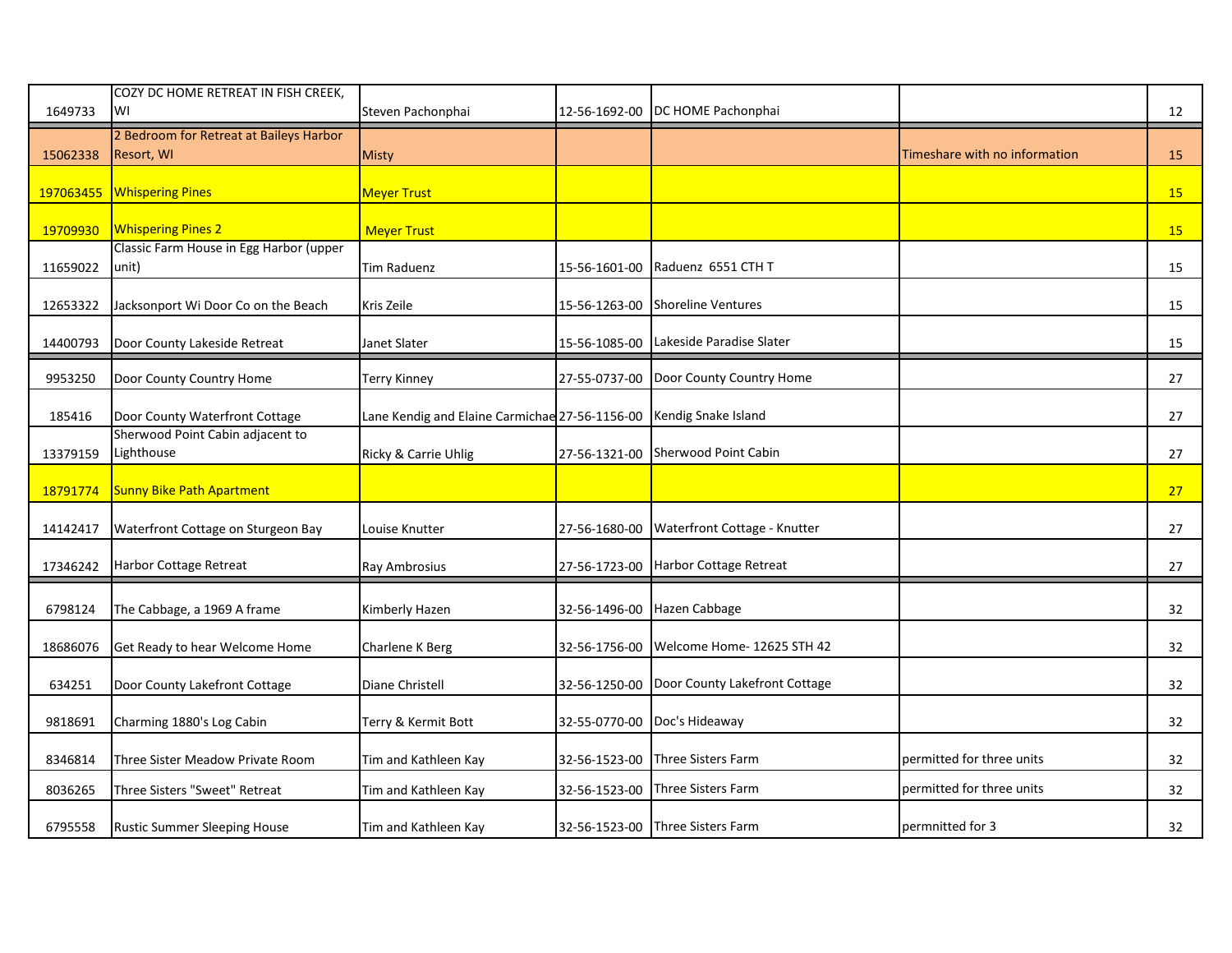| 19476764 | <b>North Woods Cottage</b>                           | <b>Robert Grant</b>                          |               |                                                |                          | 32 |
|----------|------------------------------------------------------|----------------------------------------------|---------------|------------------------------------------------|--------------------------|----|
| 1017049  | Door County Getaway - Sleeps 6                       | James Hedman                                 | 32-53-1306-00 | <b>Northbluff Retreat</b>                      |                          | 32 |
| 896560   | Terra Cottages Gills Rock 3                          | Deborah "Sophie" Taubert Gehan 32-55-0124-00 |               | <b>Terra Cottages</b>                          | permitted for five units | 32 |
| 1036370  | <b>Eclectic Style Cottage</b>                        | Tim Raduenz                                  | 32-56-0930-00 | <b>EBDC-Raduenz</b>                            |                          | 32 |
| 897991   | Terra Cottages Gills Rock, Door Co.                  | Deborah "Sophie" Taubert Gehan 32-55-0124-00 |               | <b>Terra Cottages</b>                          | permitted for five units | 32 |
| 2336212  | Terra Cottages #2                                    | Deborah "Sophie" Taubert Gehan 32-55-0124-00 |               | Terra Cottages                                 | permitted for five units | 32 |
| 7998854  | Sweet Door County Cabin                              | Shelly Sprinkman                             |               | 32-56-1682-00 Architecturally Designed Charmer |                          | 32 |
| 3904298  | Tree Tops Delight II                                 | Eileen and George True                       | 32-56-1331-00 | Tree Top Delight - True                        | permitted for two units  | 32 |
| 1300502  | Treetops Delight in Northern Door                    | Eileen and George True                       | 32-56-1331-00 | Tree Top Delight - True                        | Permitted for two units  | 32 |
| 13597414 | Shoreline Resort-Condominiums 3rd Floor<br>Waterview | Rockton Shoreline, LLC                       | 32-51-0796-00 | Shoreline Resort & Condos                      |                          | 32 |
| 14277383 | <b>Beautiful Door County Condo</b>                   | Rockton Shoreline, LLC                       | 32-51-0796-00 | Shoreline Resort & Condos                      |                          | 32 |
| 1807644  | First Floor with Forest View                         | Loren & Helen Fandrei                        | 32-56-1341-00 | Granpa's House Rental Door Co WI               |                          | 32 |
| 14648663 | Terra Cottages #4                                    | Deborah "Sophie" Taubert Gehan 32-55-0124-00 |               | <b>Terra Cottages</b>                          | permitted for five units | 32 |
| 896385   | Sunny Cottage in Ellson Bay                          | Deborah "Sophie" Taubert Gehan 32-55-0124-00 |               | <b>Terra Cottages</b>                          | permitted for five units | 32 |
| 6383182  | Nor Dor Escape                                       | Benjamin Piller                              | 32-56-1418-00 | Piller-Gill Rock                               |                          | 32 |
| 12034716 | Fleetwing Cottage on Garrett Bay                     | Mary Ann Rademacher                          | 32-55-0455-00 | Fleetwing                                      |                          | 32 |
| 13368133 | Delightful 2 Bdrm B&B                                | Kathleen Schmidt                             | 32-54-1638-00 | Hummingbird B&B                                |                          | 32 |
| 18580024 | Dockside Condo with fabulous water view              | Donald Erno                                  | 32-53-1751-00 | Dockside at Gills Rock                         |                          | 32 |
| 4860774  | Huge House on Glidden Drive                          | Mary & Ray Spangler                          | 33-56-0400-00 | Mary's Beach House                             |                          | 33 |
| 3047435  | Cottage on Lake in State Park                        | Barb & Gil Hoffman                           |               | 33-56-1429-00 Cottage on Lake                  |                          | 33 |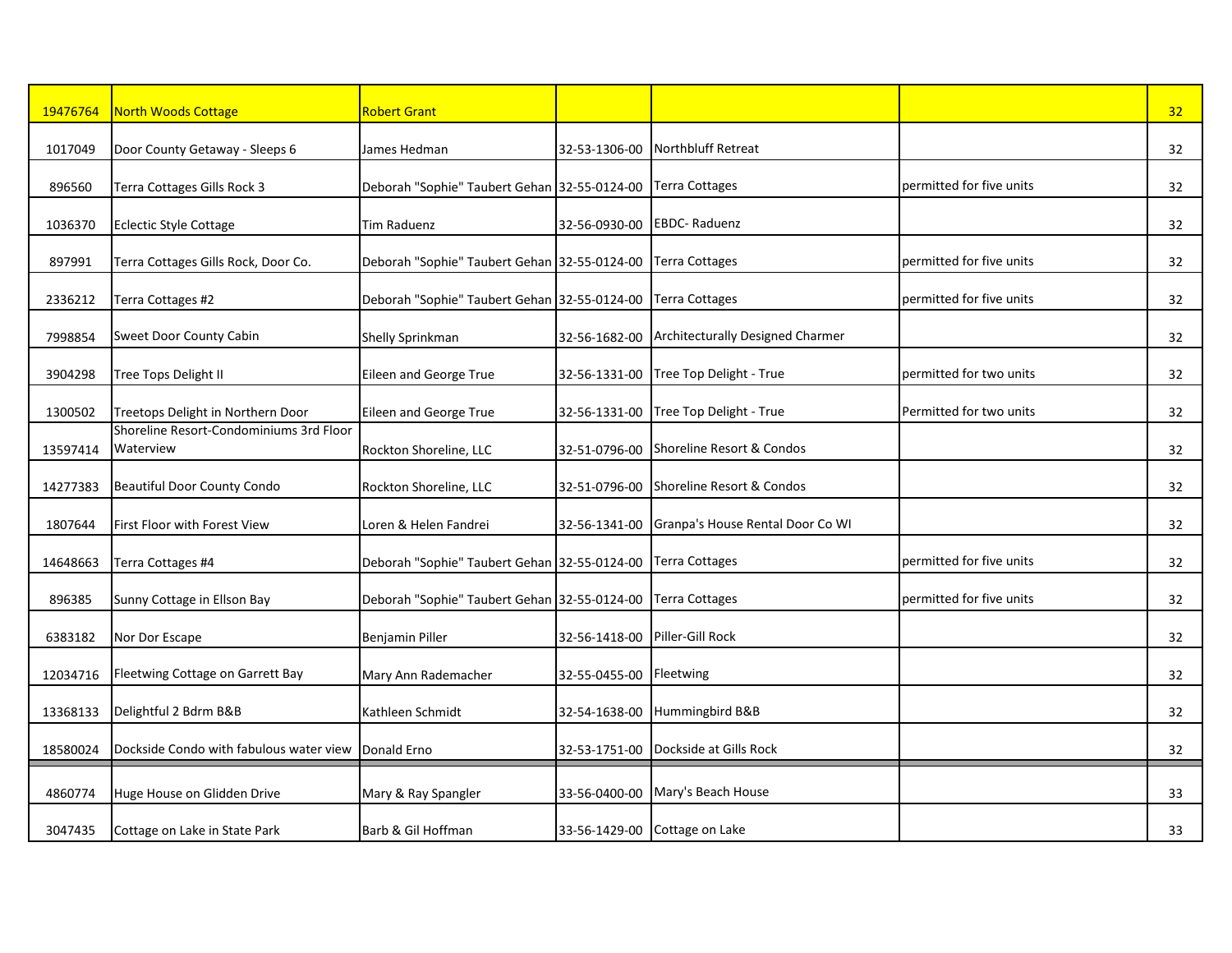| 12323917 | Woodsy Retreat on Lake Michigan                             | Joan Shiels                                                       | 33-56-1627-00 | Woodsy Retreat on Lake Michigan                     |                                                        | 33 |
|----------|-------------------------------------------------------------|-------------------------------------------------------------------|---------------|-----------------------------------------------------|--------------------------------------------------------|----|
| 19950725 | Quinn's Crescent Beach                                      | Tami & Brian Quinn                                                | 33-56-1750-12 | Quinn's Crescent Beach                              |                                                        | 33 |
| 13328872 | Door County Dream House                                     | Fred Suchy                                                        | 33-56-0695-00 | Door County Dream Home                              |                                                        | 33 |
| 14511904 | Private country living in a scenic ranch<br>home            | Connie Rockwell                                                   | 33-55-0700-00 | Dogg House Cottages                                 | permitted for 2                                        | 33 |
| 15048452 | Door County Escape!                                         | Ann Johnson                                                       | 33-56-1660-00 | Clark Lake Cottage - Johnson                        |                                                        | 33 |
| 15645178 | Dogg House Cottage - Door County                            | Connie Rockwell                                                   |               | 33-55-0700-00 Dogg House Cottages                   | permitted for 2                                        | 33 |
| 13922784 | <b>Graybird Manor</b>                                       | <b>Chris Demarinis</b>                                            |               | 34-56-1672-00 Graybird Manor                        |                                                        | 34 |
| 13111748 | Condo at Highland Greens                                    | Sarah George                                                      |               | 34-53-1039-00 George's Getaway                      |                                                        | 34 |
| 12672427 | Beach view waterfront park access!                          | Dawn and Walter Nawrot                                            | 34-56-1620-00 | Parkview Drive - Nawrot                             |                                                        | 34 |
| 19227870 | Cute and Cozy Steps from Downtown                           | Audrey and Craig Schmidt                                          | 34-56-1769-00 | Cute and Cozy Sister Bay - Schmidt                  |                                                        | 34 |
| 16332969 | Family Friendly Retreat in the Heart of<br>Sister Bay       | Pamela Schmitz/ CPS Holdings LLC 34-56-1695-00 Sister Bay Chalet  |               |                                                     |                                                        | 34 |
|          | 18346670 Manor on Main                                      | Paul Larson                                                       | 35-56-1777-00 | Main Manor - Larson                                 |                                                        | 35 |
|          |                                                             |                                                                   |               |                                                     |                                                        |    |
|          |                                                             | Diane Rockwell                                                    |               | 35-56-1772-00 Door County Bayview                   |                                                        | 35 |
|          | 19179293 Door County Bayview<br>18683132 Perfectly Downtown | Carter Holdings LLC                                               | 35-56-1746-00 | Perfectly Downtown and Delaware Dream               | permitted for 2                                        | 35 |
|          | 19762075 Delaware Dream                                     | Carter Holdings LLC                                               |               | 35-56-1746-00 Perfectly Downtown and Delaware Dream | permitted for 2                                        | 35 |
|          | 18359397 Barbara's Guest House                              | Stephen Day                                                       |               | 35-56-1727-00 Barbara's Guest House                 |                                                        | 35 |
| 17380652 | Sawyer View Village                                         | Ken Glasheen                                                      |               | 35-56-1726-00 Sawyer View Village                   |                                                        | 35 |
| 1095333  | A City Cottage in the Heart of Town                         | Kelly Avenson & Elliot Goettelman 35-56-1651-00 City Cottage, The |               |                                                     |                                                        | 35 |
| 10732512 | Private BR/BA, FRPLCE, Historic B&B                         | Dennis Statz                                                      | 35-52-0856-00 | White Lace Inn                                      | permitted for eighteen - six units listed on<br>Airbnb | 35 |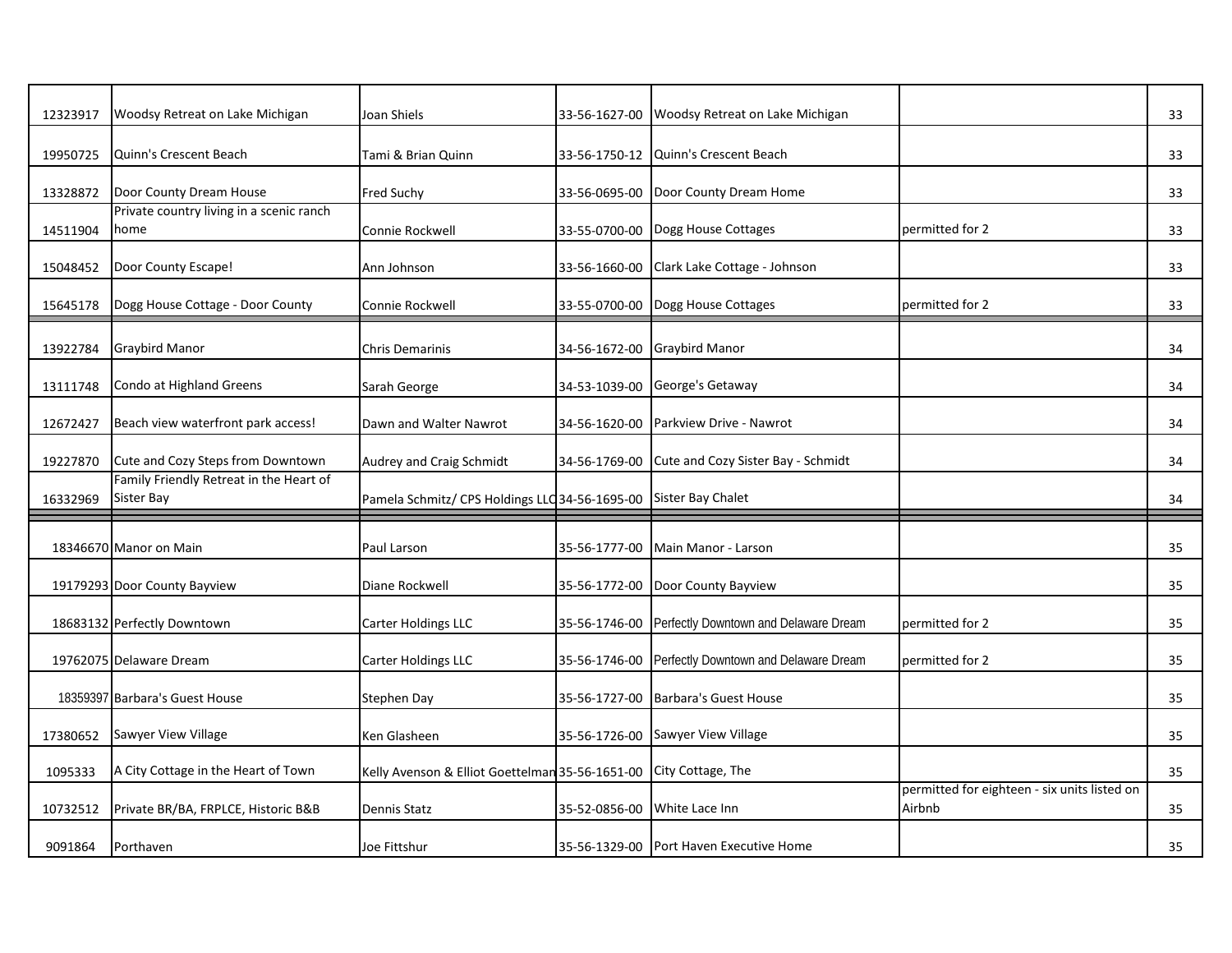| 3324489  | Downtown Sturgeon Bay, Arbor                     | RME Holdings - Robert Esposito                                      |                              | 35-53-1452-00 Arbor and Postcard - RME Holdings | Permitted for two units                                | 35 |
|----------|--------------------------------------------------|---------------------------------------------------------------------|------------------------------|-------------------------------------------------|--------------------------------------------------------|----|
| 8129738  | Sturgeon Bay Doll House                          | Patrice Sebastian                                                   |                              | 35-56-1565-00 Sturgeon Bay Doll House           |                                                        | 35 |
| 10704789 | Private BR/BA, WHRPL, Historic B&b               | Dennis Statz                                                        | 35-52-0856-00 White Lace Inn |                                                 | permitted for eighteen - six units listed on<br>Airbnb | 35 |
| 17586605 | The Diplomat Bed and Breakfast/Chancery<br>suite | Tami Dal Santo                                                      | 35-54-1544-00                | Diplomat Bed and Breakfast                      | permitted for six units                                | 35 |
| 9506189  | Diplomat Bed and Breakfast/Treaty Suite          | Tami Dal Santo                                                      |                              | 35-54-1544-00 Diplomat Bed and Breakfast        | permitted for six units                                | 35 |
| 3190446  | Downtown Sturgeon Bay - Postcard                 | RME Holdings - Robert Esposito                                      |                              | 35-53-1452-00 Arbor and Postcard - RME Holdings | Permitted for two units                                | 35 |
| 19180482 | The Coach House                                  | Robert & Teresa Esposito                                            | 35-53-1628-00                |                                                 | permitted for 3                                        | 35 |
| 10569102 | Private BR/BA, FRPLCE, Historic B&B              | Dennis Statz                                                        | 35-52-0856-00 White Lace Inn |                                                 | permitted for eighteen - six units listed on<br>Airbnb | 35 |
| 10731586 | Private BR/BA, FP & WHO, Historic B&B            | <b>Dennis Statz</b>                                                 | 35-52-0856-00 White Lace Inn |                                                 | permitted for eighteen - six units listed on<br>Airbnb | 35 |
| 10700860 | Private BR/BA, Whrlpl, Historic B&B              | Dennis Statz                                                        | 35-52-0856-00 White Lace Inn |                                                 | permitted for eighteen - six units listed on<br>Airbnb | 35 |
| 3280736  | Door County Waterfront Cottage                   | CenterPointe Yacht Services                                         | 35-56-0911-00                | CenterPointe Marina                             | permitted for three units                              | 35 |
| 13749828 | Door County Waterfront Cottage                   | <b>CenterPointe Yacht Services</b>                                  | 35-56-0911-00                | CenterPointe Marina                             | permitted for three units                              | 35 |
| 10730935 | Private BR/BA, FP & WHP, Historic B&B            | Dennis Statz                                                        | 35-52-0856-00                | White Lace Inn                                  | permitted for eighteen - six units listed on<br>Airbnb | 35 |
| 12792862 | Downtown Sturgeon Bay CornerSuite                | Robert & Teresa Esposito                                            |                              | 35-53-1628-00 Villa and Corner Suite            | permitted for 3                                        | 35 |
| 9271311  | Chalet on the Shore                              | Jennifer Jorns & Brian Frisque                                      | 35-56-1663-00                | Chalet by the Shore                             |                                                        | 35 |
| 18655796 | Petite Maison Bleu                               | <b>Terry Cummings</b>                                               | 35-56-1755-00                | Petite Maison Bleu                              |                                                        | 35 |
| 13001169 | Gem Down the Lane                                | Carrie Rollins/ Estate of Jane Mead 35-56-1667-00 Gem Down the Lane |                              |                                                 |                                                        | 35 |
| 3518762  | Downtown Sturgeon Bay, Door County               | Hans Reumschuessel                                                  |                              | 35-56-1437-00 Downtown Sturgeon Bay             |                                                        | 35 |
| 13257277 | Door County Easy Living                          | <b>Rich Miller</b>                                                  |                              | 35-56-1654-00 Door County Easy Living - Miller  |                                                        | 35 |
|          | 12793691 Downtown Sturgeon Bay Villa Suite       | Robert & Teresa Esposito                                            |                              | 35-53-1628-00 Villa and Corner Suite            | permitted for 3                                        | 35 |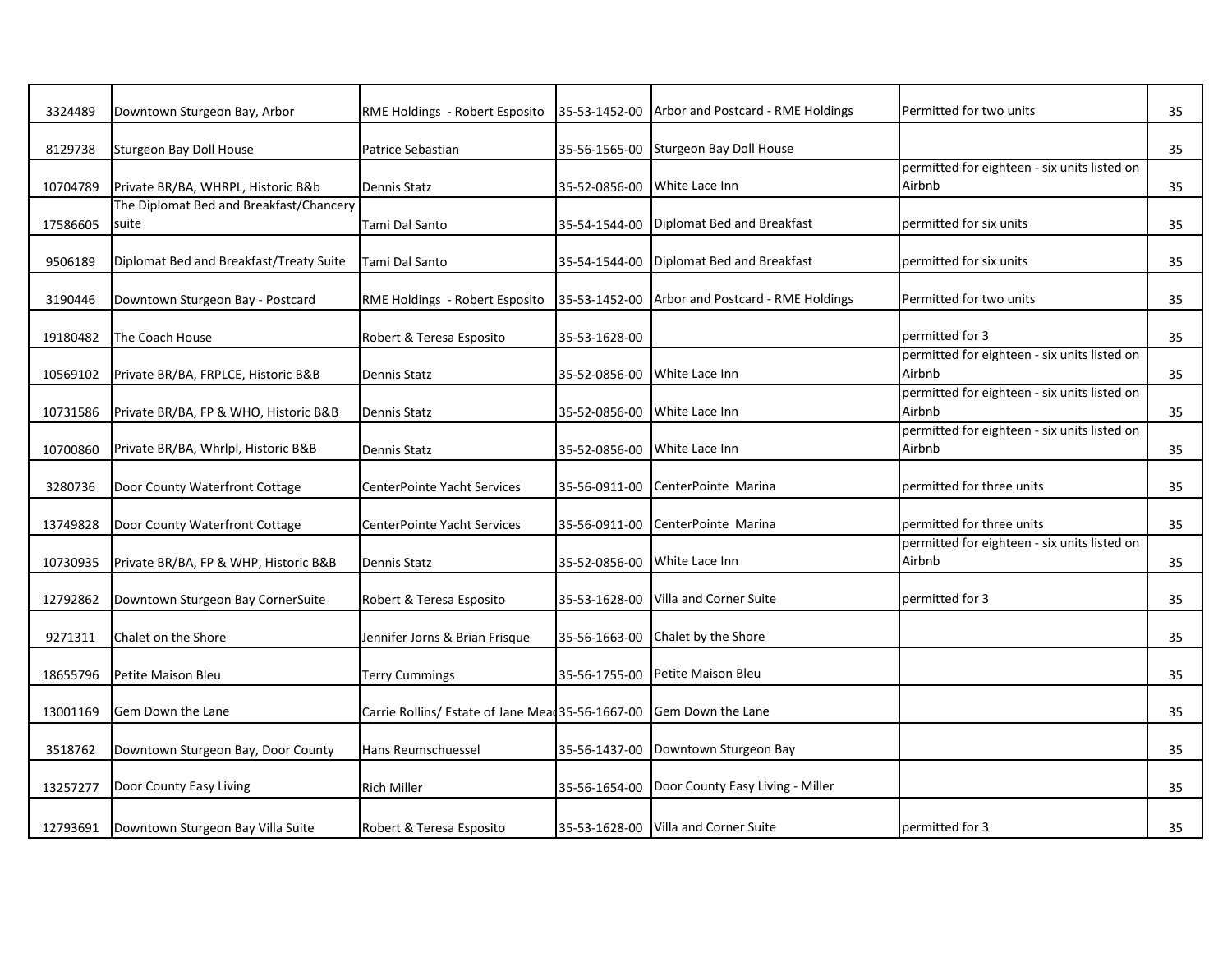| 4692800  | the Magnolia Suite                                    | Diane Allen & Mike Perski                           | 35-53-1096-00 | The Magnolia                                                                   |                        | 35 |
|----------|-------------------------------------------------------|-----------------------------------------------------|---------------|--------------------------------------------------------------------------------|------------------------|----|
| 14487990 | Close to Everything in Sturgeon Bay                   | Ann Kifer                                           | 35-56-1673-00 | Neenah Street Holdings                                                         |                        | 35 |
| 156786   | Waterfront Home Downtown Sturgeon<br>Bay, Door County | Lee Adams                                           | 35-56-1555-00 | Adams - Cozy Cottage on Memorial                                               |                        | 35 |
| 17346242 | The 930                                               | Rob Vogel                                           | 35-56-1730-00 | The 930                                                                        |                        | 35 |
| 18035205 | The Mary I                                            | The Yacht Harbor, LLC &<br>Sturgeon Bay Marinas.com | 35-59-1676-00 | Door County Houseboat Rentals, LLC                                             | permitted for 2        | 35 |
| 18913824 | Desiree the houseboat                                 | The Yacht Harbor, LLC &<br>Sturgeon Bay Marinas.com | 35-59-1676-00 | Door County Houseboat Rentals, LLC                                             | permitted for 2        | 35 |
| 5585456  | On the shore of Lake Michigan                         | Ann Emmerich                                        | 36-56-1487-00 | Emmerich - On the Shore of Lake Michigan Permit deactivated listing not active |                        | 36 |
| 19548982 | Tolan's Cottage                                       | Sally Tolan                                         | 36-56-0816-13 | <b>Tolans Cottage</b>                                                          |                        | 36 |
| 18073736 | Claybanks   A Woodsy Retreat near Lake<br>Michigan    | David Goettelman                                    | 36-56-1731-00 | Clay Banks Woodsy Retreat                                                      |                        | 36 |
| 10283729 | <b>Historic Family Farm</b>                           | <b>Tom Mickelson</b>                                | 36-56-1579-00 | <b>Historic Family Farm</b>                                                    |                        | 36 |
| 6253565  | Lake Lane Cottages in Door County                     | Rob Vogel                                           | 36-56-0869-00 | Lake Lane Cottages                                                             | permitted for 3        | 36 |
| 11700582 | Lake Lane Cottages Camper                             | Rob Vogel                                           | 36-56-0869-00 | Lake Lane Cottages                                                             | permitted for 3        | 36 |
| 11699220 | Lake Lane Cottage                                     | Rob Vogel                                           | 36-56-0869-00 | Lake Lane Cottages                                                             | permitted for 3        | 36 |
| 13664372 | Parkway Escape                                        | Dale & Carol Polzin                                 | 39-56-0922-13 | Parkway Escape                                                                 |                        | 39 |
| 1327057  | 3 Bedroom Cottage with a Water View                   | Mark and Jill Schwarzbauer                          | 39-56-1320-00 | La Bella Casa Di Mattoni                                                       |                        | 39 |
| 19668255 | Hope's Fishing Haven                                  | Hope & Thomas Werking                               | 39-56-1421-13 | Hope's Fishing Haven                                                           | <b>Dreamland Agent</b> | 39 |
| 19285613 | Beautiful Waterfront Cabin Door County                | Donn Rozz, Robert Paul                              | 39-53-1374-00 | <b>Rozz Little Cemetery</b>                                                    |                        | 39 |
| 15057147 | Door County Shore Front 2 Bdrm Cabin on<br>1.2 Acres  | Pat O'Donnell                                       | 39-56-1398-00 | Cabin Sun Over Beach                                                           |                        | 39 |
| 17300921 | Family Friendly Cabin On The Bay!                     | Goffard                                             | 39-56-1709-00 | Cabin on the Bay - Goffard                                                     |                        | 39 |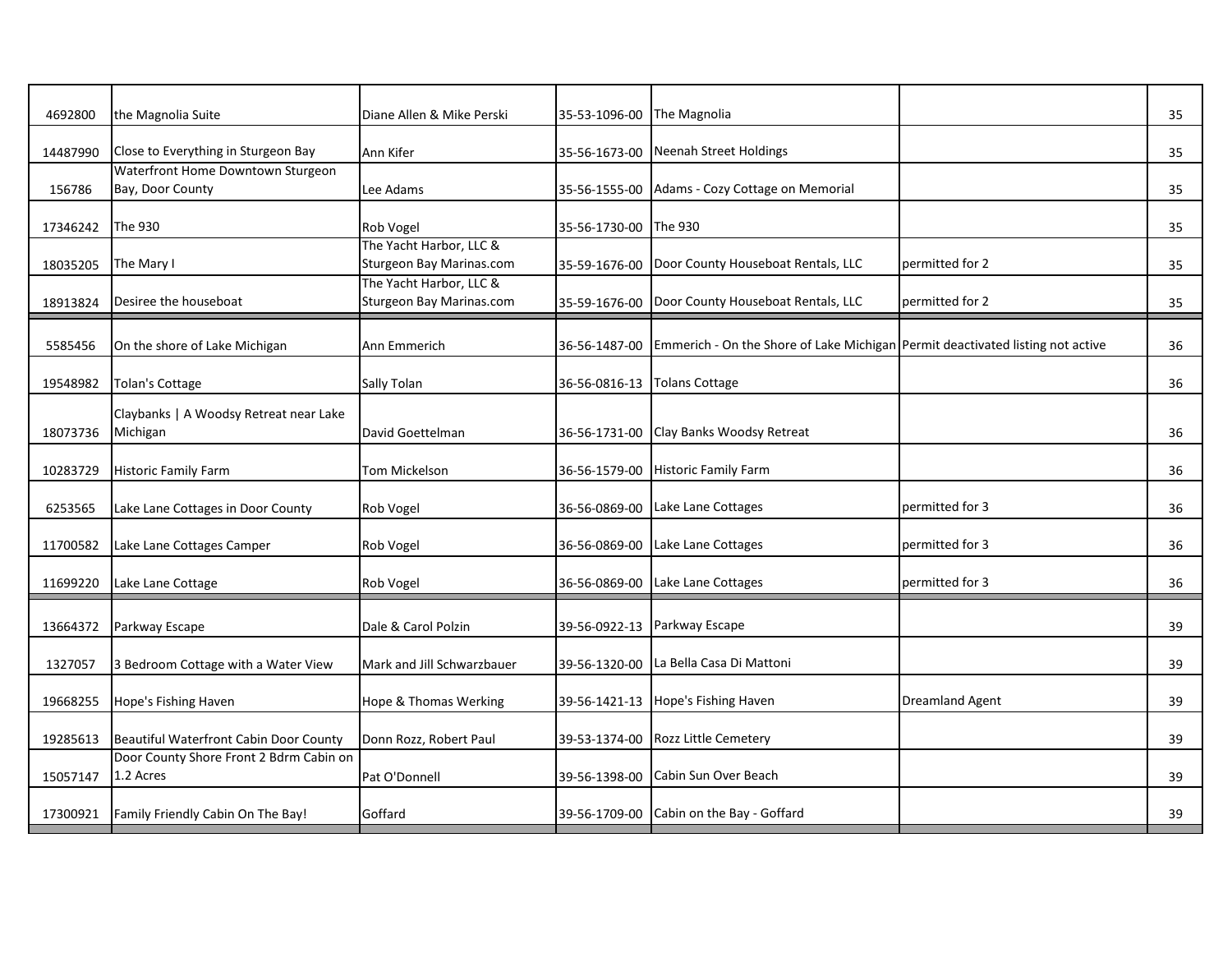| 19594834 | Waterfront Door County Cottage                       | Lisa Soukup                                                            | 42-56-1774-00                | Waterftont Cottage - Soukup       |                   | 42 |
|----------|------------------------------------------------------|------------------------------------------------------------------------|------------------------------|-----------------------------------|-------------------|----|
| 14266444 | Door County Waterfront Cottage                       | Bur Wholesale Company - John Bu 42-56-1666-00 Waterfront Cottage - BUR |                              |                                   |                   | 42 |
| 8898775  | Viking Village 2 Bedroom Flat                        | <b>Andrew Valentincic</b>                                              | 46-50-1596-00 Viking Village |                                   | permitted for 13  | 46 |
| 4799617  | Shoreline Log Cottage on Island                      | Kathleen Cascio                                                        |                              | 46-56-1510-00 Danish Log Cabin    |                   | 46 |
| 5580349  | <b>Quiet Vacation Home</b>                           | Debra L. Sheridan                                                      | 46-56-1526-00                | Island Legacy House               |                   | 46 |
| 714587   | Quiet Cabin with Deck in Woods                       | Jim Beneda                                                             | 46-56-1575-00                | Quiet Cabin in the Woods - Beneda |                   | 46 |
| 14825088 | Charming one bedroom flat at Viking<br>Village       | <b>Andrew Valentincic</b>                                              | 46-50-1596-00                | <b>Viking Village</b>             | permitted for 13  | 46 |
| 11389754 | Charming Near Town Motel Room                        | <b>Andrew Valentincic</b>                                              | 46-50-1596-00 Viking Village |                                   | permitted for 13  | 46 |
| 13156138 | Cute Affordable Cabin on Island                      | Dawn Chier                                                             | 46-55-0731-00                | Coffee Creek Cabin                | permitted for 2   | 46 |
| 13378765 | Coffee Creek Cabins "Biker Cabin" on<br>Wash. Island | Dawn Chier                                                             | 46-55-0731-00                | Coffee Creek Cabin                | permitted for 2   | 46 |
| 14443055 | Bay Farm Lake Cottage                                | Kathleen Young                                                         | 46-56-1650-00 Bay Farm LLC   |                                   |                   | 46 |
| 10907613 | Sunrise A Frame on the lake                          | <b>Andrew Valentincic</b>                                              | 46-50-1596-00                | <b>Viking Village</b>             | permitted for 13  | 46 |
| 15351847 | Cozy and charming studio with kitchen.               | <b>Andrew Valentincic</b>                                              | 46-50-1596-00                | <b>Viking Village</b>             | permitted for 13  | 46 |
| 16723200 | Summer Place Large Cabin                             | Reinhold Schomann                                                      | 46-55-0643-00                | <b>Summer Place</b>               | Permitted for 2   | 46 |
| 16768580 | Summer Place Small Cabin                             | Reinhold Schomann                                                      | 46-55-0643-00                | <b>Summer Place</b>               | Permitted for 2   | 46 |
| 6541476  | <b>Charming Waterfront Cottage</b>                   | Alex Trueblood                                                         |                              | 46-56-1411-00 Trueblood Cottage   |                   | 46 |
| 10943813 | Camp Villa B&B                                       | Not Door County Comes up in Door County Search                         |                              |                                   | Outside DC        |    |
| 443694   | Lundgren Tree Farm                                   | Not Door County Comes up in Door County Search                         |                              |                                   | Outside DC        |    |
| 8900070  | <b>Flom Retreat</b>                                  | Not Door County Comes up in Door County Search                         |                              |                                   | <b>Outside DC</b> |    |
| 18506853 | Downtown Menominee House                             | Not Door County Comes up in Door County Search                         |                              |                                   | Outside DC        |    |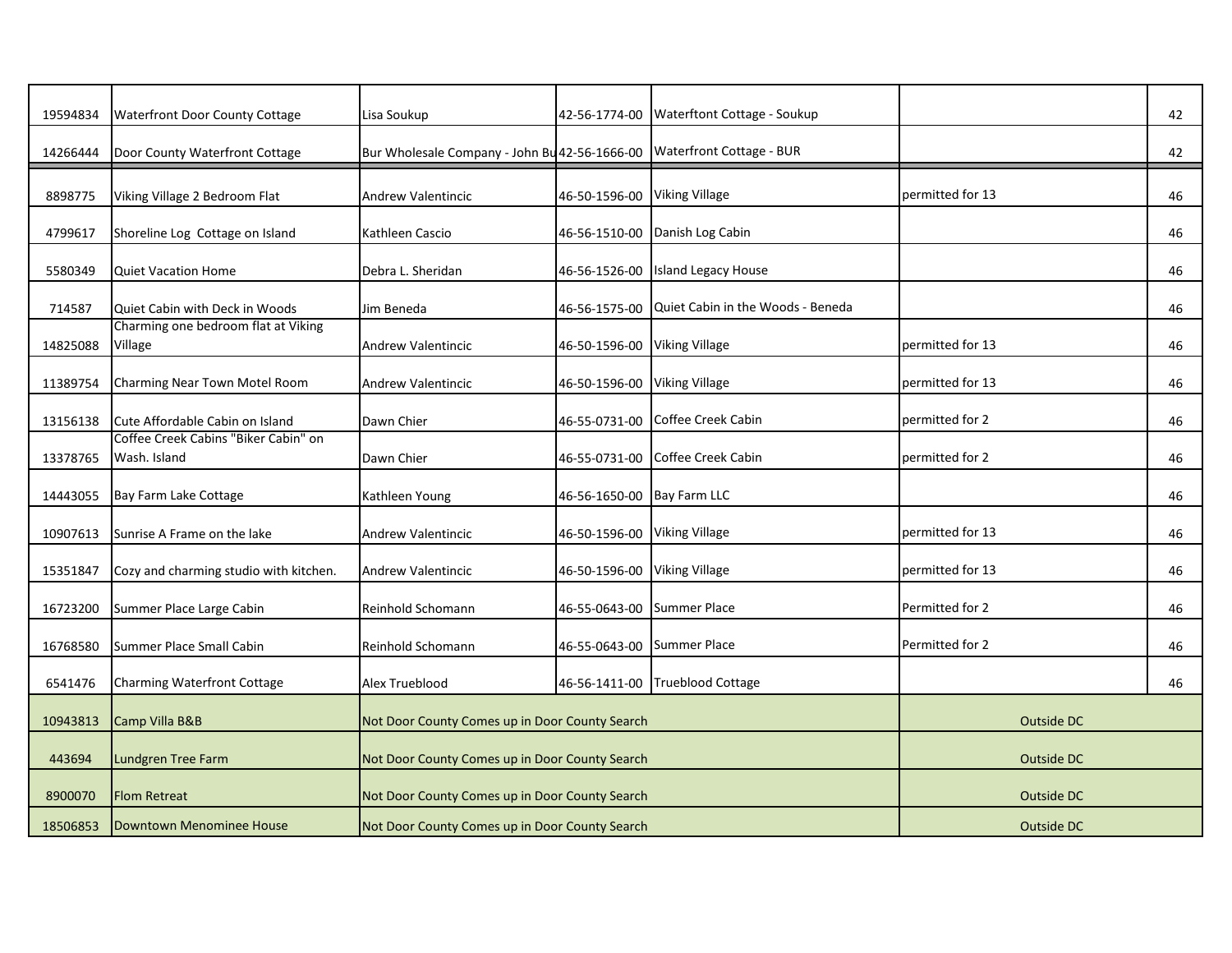| 19176512 | <b>Escape to the Guest House on the</b><br>Menominee                       | Not Door County Comes up in Door County Search | Outside DC |
|----------|----------------------------------------------------------------------------|------------------------------------------------|------------|
| 19012043 | Home Away From Home Northern<br>Wisconsin                                  | Not Door County Comes up in Door County Search | Outside DC |
| 14648642 | Upper Peninsula MI Retreat                                                 | Not Door County Comes up in Door County Search | Outside DC |
| 18119186 | 2 paddleboats & 1 rowboat for you to use<br>during your stay! Huffman Lake | Not Door County Comes up in Door County Search | Outside DC |
| 11010408 | <b>Sand Beach Cabin</b>                                                    | Not Door County Comes up in Door County Search | Outside DC |
| 14266783 | Cottage on Cedar                                                           | Not Door County Comes up in Door County Search | Outside DC |
| 19046342 | <b>Golf Course Camping</b>                                                 | Not Door County Comes up in Door County Search | Outside DC |

| <b>MUNI</b>    |                         | # of Airbnb Properties |  |
|----------------|-------------------------|------------------------|--|
| $\overline{2}$ | <b>Baileys Harbor</b>   | 11                     |  |
| 6              | Clay Banks              | $\overline{2}$         |  |
| 8              | Town of Egg Harbor      | 30                     |  |
| 9              | Village of Egg Harbor   | 19                     |  |
| 11             | Ephraim                 | 5                      |  |
| 12             | Gibraltar               | 13                     |  |
| 14             | Town of Forestville     | 0                      |  |
| 15             | Town of Jacksonport     | 6                      |  |
| 27             | Nasewaupee              | 6                      |  |
| 32             | Liberty Grove           | 25                     |  |
| 33             | Sevastopol              | 8                      |  |
| 34             | Sister Bay              | 5                      |  |
| 35             | City of Sturgeon Bay    | 35                     |  |
| 36             | Town of Sturgeon Bay    | 7                      |  |
| 39             | Gardner                 | 6                      |  |
| 42             | Union                   | $\overline{2}$         |  |
| 46             | <b>Washinton Island</b> | 14                     |  |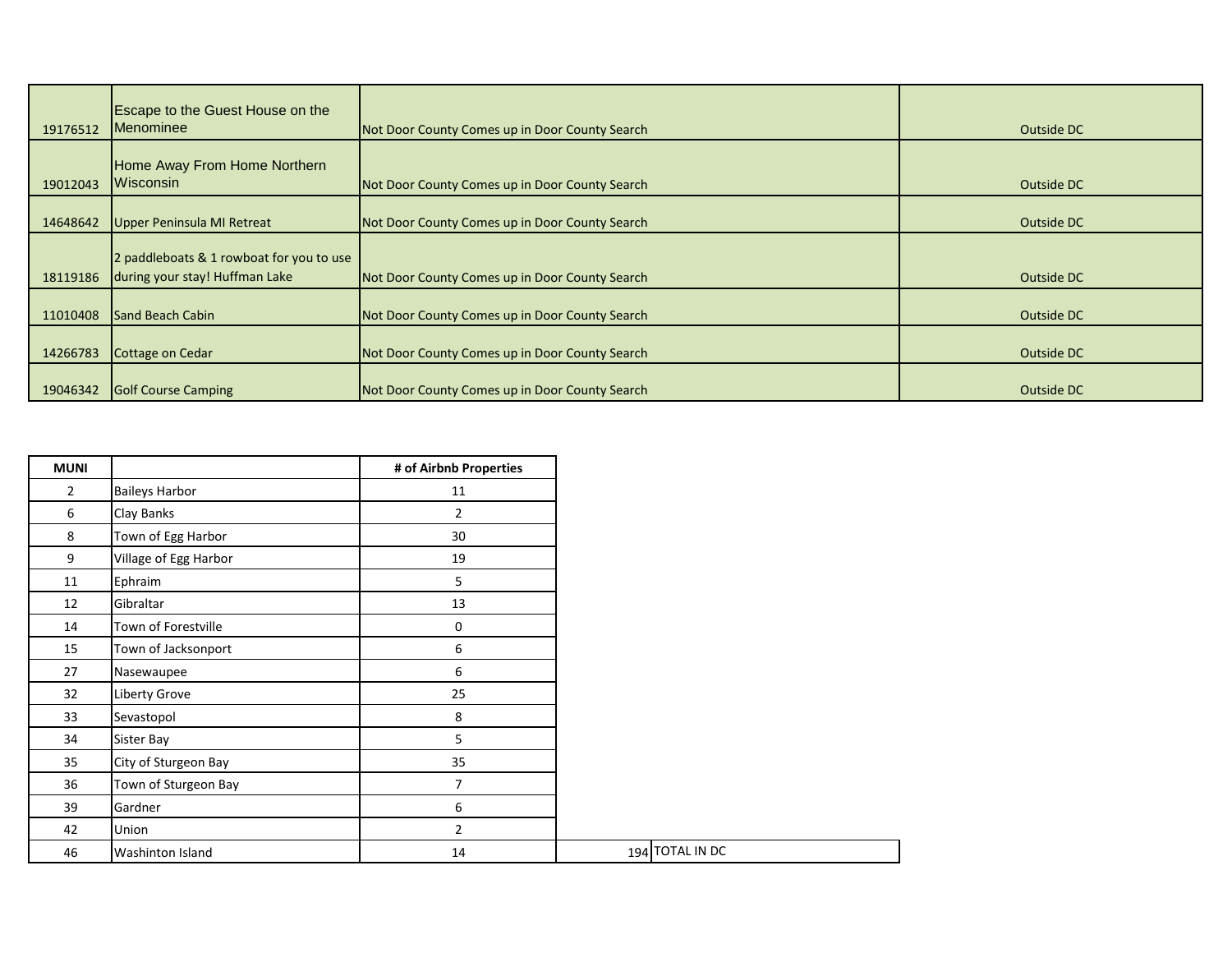| <b>INOT IN DOOR COUNTY</b> | -- |                                                |
|----------------------------|----|------------------------------------------------|
|                            |    | 205 listings total when you search Door County |

|          | Not active                                    |                                                            |               |                                                    |                       |    |  |
|----------|-----------------------------------------------|------------------------------------------------------------|---------------|----------------------------------------------------|-----------------------|----|--|
| 18150677 | In the heart of Sturgeon Bay.                 | David Hayes                                                |               | 35-54-1427-00 Reynolds House B&B                   |                       | 35 |  |
| 19735199 | Landmark Resort - Cozy 1 bedroom<br>wood-view | <b>Brian Wiegland</b>                                      | 08-53-1688-00 | Landmark Resort - Door County Getaways-<br>Wiegand | permitted for 4 units | 8  |  |
| 17281207 | Accessible 1 Bed 1 Bath Condo                 | Daniel and Linda Scott                                     |               | 08-53-1685-00 Landmark Resort - #4105 - Scott      |                       | 8  |  |
| 5974438  | Charisma 34ft Sailboat                        | Helen & Robin Urban                                        | 35-59-1501-00 | Charisma Sailboat                                  |                       | 35 |  |
| 12588724 | Country Chalet of Fish Creek                  | Dennis & Marla Sunstron                                    | 12-55-0830-00 | <b>Country Chalet</b>                              |                       | 12 |  |
| 17027981 | Maple Grove Cottage                           | John and Maria Chomeau - Maple<br><b>Grove Cottage LLC</b> | 12-56-1330-00 | Maple Grove Cottage LLC                            |                       | 12 |  |
| 2613362  | The Cotter Cottage                            | <b>Brandon Cotter</b>                                      | 34-56-1371-00 | The Cotter Cottage                                 |                       | 34 |  |
| 7530840  | Inn at Cedar Crossing                         | Stephen Hellmann                                           | 35-54-0827-00 | Inn at Cedar Crossing                              |                       | 35 |  |
| 16690036 | Harbor Light Inn                              | Harbor Oasis LLC, Sheenah Arenz                            | 32-52-1527-00 | Harbor Light Inn                                   |                       | 32 |  |
| 12173811 | The Chalet on Garret Bay                      | Mary Ann Rademacher                                        | 32-56-1606-00 | Chalet, The                                        |                       | 32 |  |
| 8282578  | The Cottage on Cottage Rd                     | Mark and Kari Speltz                                       | 32-56-1560-00 | The Cottage on Cottage Road                        |                       | 32 |  |
| 230311   | Awesome Log Home Door Co, WI                  | Cheryl M Robertson                                         | 27-56-1211-00 | Maple Haven Bed and Breakfast                      |                       | 27 |  |
| 4861518  | <b>Beautiful Beach House</b>                  | Mary & Ray Spangler                                        | 02-52-0393-00 | Cedar Beach Inn                                    |                       | 2  |  |
| 6006127  | Highview Lodge, 40 Private Acres              | Matthew T Reese                                            | 46-56-1279-00 | <b>Highview Lodge</b>                              |                       | 46 |  |
| 11165648 | Luxury Rooms in heart of Ephraim              | <b>Diane Taillon</b>                                       | 11-52-1583-00 | Hillside Inn Ephraim                               | permitted for 7       | 11 |  |
| 11819966 | Door County Log Cabin in Ephraim              | <b>Diane Taillon</b>                                       | 11-56-0963-00 | Log Cabin Place                                    | permitted for 3       | 11 |  |
| 11819036 | Door County Log Cabin in Ephraim!             | <b>Diane Taillon</b>                                       | 11-56-0963-00 | Log Cabin Place                                    | permitted for 3       | 11 |  |